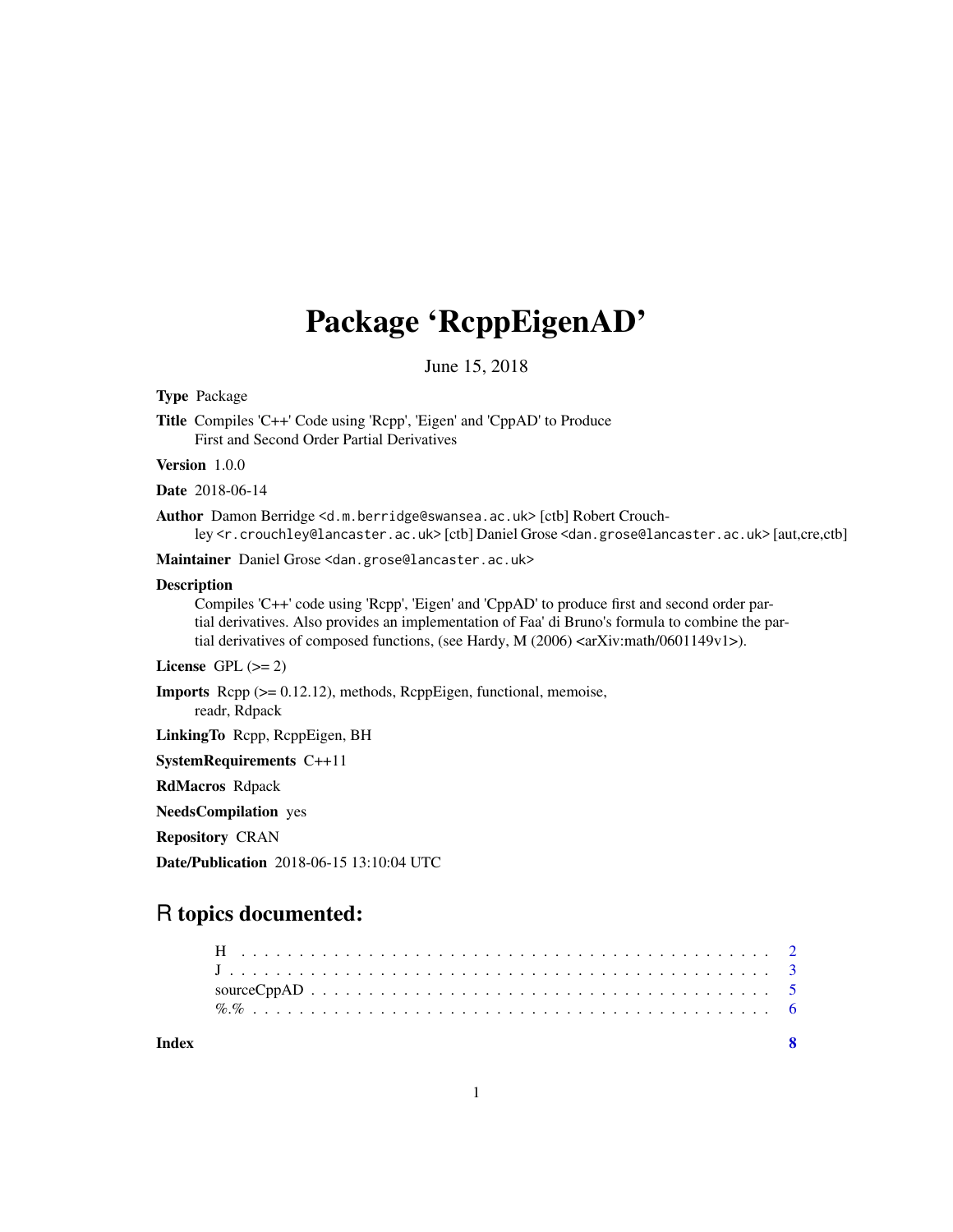#### <span id="page-1-1"></span><span id="page-1-0"></span>Description

Constructs a function to calculate the Hessian of a function produced either using [sourceCppAD](#page-4-1) or the composition operator  $\%$ . The returned function has the same argument signature as f but returns a matrix representing the blocked Hessians of f evaluated at the functions arguments. The partial derivatives are formed with respect to the argument specified when f was created with sourceCppAD.

In what follows it is assumed that f has a single matrix argument (the one with which f is differentiated with respect to). When this is not the case, the other arguments will be considered constant at the point the Hessian is evaluated at. Consequently, the structure of the output of the function produced by  $H$  is unchanged by the additional arguments. The blocked Hessian  $H$  is organised as follows.

If  $f: \mathbb{R}^n \to \mathbb{R}^m$  where  $Y_{n_Y \times m_Y} = f(X_{n_X \times m_X})$  and  $n = n_X m_X$ ,  $m = n_Y m_Y$  then by numbering the elements of the matrices row-wise so that,

> 1  $\overline{1}$  $\overline{1}$  $\mathbf{I}$  $\mathbf{I}$

$$
\mathbf{Y} = \begin{bmatrix} y_1 & \cdots & y_{m_Y} \\ y_{m_Y+1} & \cdots & y_{2m_Y} \\ \vdots & \ddots & \vdots \\ y_{(n_Y-1)m_Y+1} & \cdots & y_{n_Ym_Y} \end{bmatrix}
$$

and

$$
\mathbf{X} = \left[ \begin{array}{ccc} x_1 & \cdots & x_{m_X} \\ x_{m_X+1} & \cdots & x_{2m_X} \\ \vdots & \ddots & \vdots \\ x_{(n_X-1)m_X+1} & \cdots & x_{n_Xm_X} \end{array} \right]
$$

then the  $n \times nm$  blocked Hessian matrix H is structured as

 $\mathbf{H} = \left[ \begin{array}{cccc} \mathbf{H}_1 & \mathbf{H}_2 & \ldots & \mathbf{H}_m \end{array} \right]$ 

with  $H_k$  the Hessian matrix for  $y_k$  i.e.,

$$
\mathbf{H}_{k} = \left[ \begin{array}{ccc} \frac{\partial^{2} y_{k}}{\partial x_{1} \partial x_{1}} & \cdots & \frac{\partial^{2} y_{k}}{\partial x_{1} \partial x_{n}} \\ \vdots & \ddots & \vdots \\ \frac{\partial^{2} y_{k}}{\partial x_{n} \partial x_{1}} & \cdots & \frac{\partial^{2} y_{k}}{\partial x_{n} \partial x_{n}} \end{array} \right]
$$

Usage

 $H(f)$ 

#### Arguments

f A function created using either [sourceCppAD](#page-4-1) or the composition operator  $\%$ .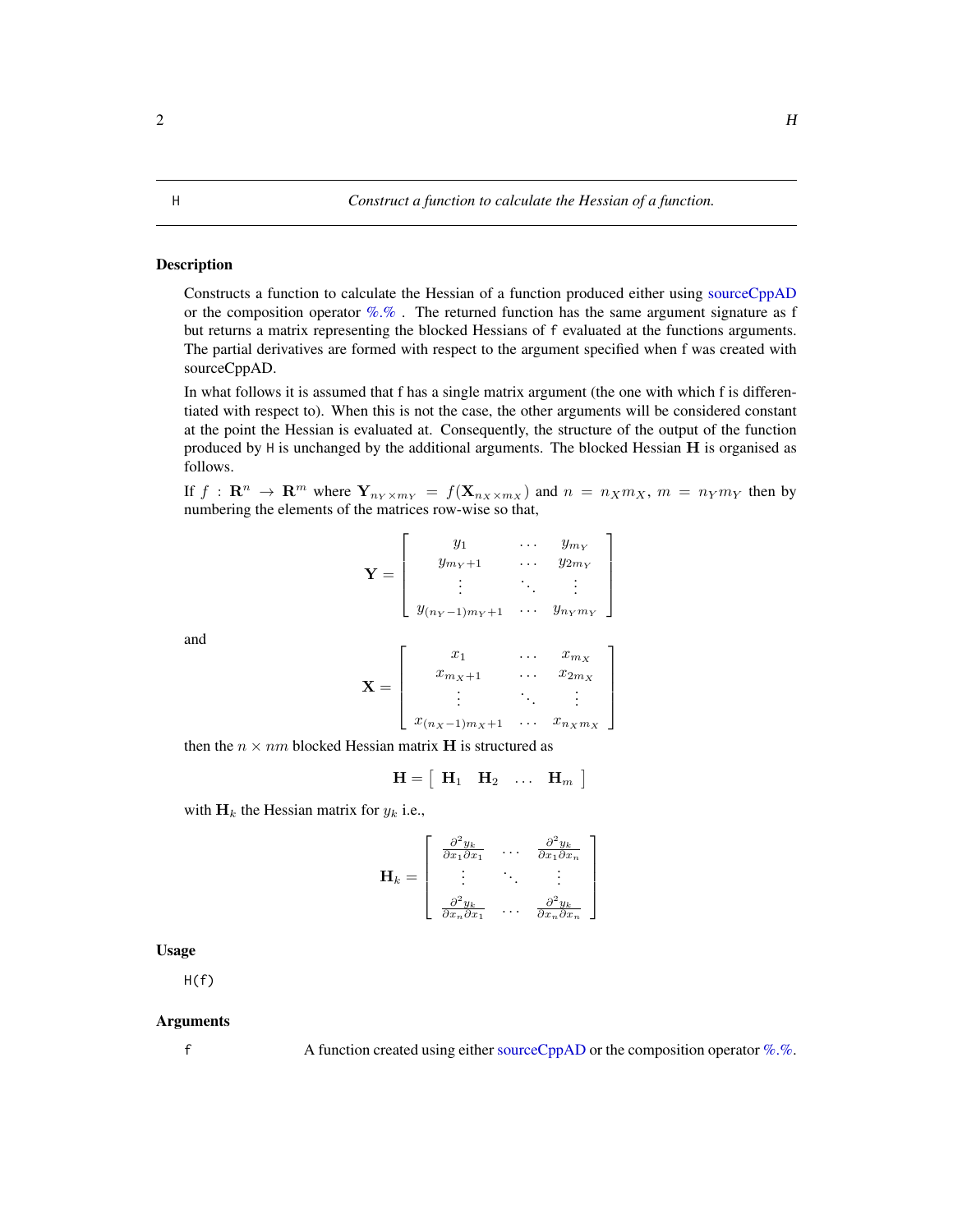### <span id="page-2-0"></span>Value

A function which computes the Hessian of the function.

#### Examples

```
library(RcppEigenAD)
# define f as the eigen vectors of its argument x
# calculated using the Eigen library
f<-sourceCppAD('
ADmat f(const ADmat& X)
{
  Eigen::EigenSolver<ADmat> es(X);
  return es.pseudoEigenvectors();
}
')
Hf<-H(f)X<-matrix(c(1,2,3,4),2,2)
Hmat<-Hf(X)
Hmat # the Hessian matrices of second derivatives stacked column wise
Hmat[3,9] # the second derivative of f(X)[2,1] with respect to X[2,1] and X[1,2]
```
<span id="page-2-1"></span>

J *Construct a function to calculate the Jacobian of a function.*

#### **Description**

Constructs a function to calculate the Jacobian of a function produced either using [sourceCppAD](#page-4-1) or the composition operator  $\%$ .%. The returned function has the same argument signature as f but returns a matrix representing the Jacobian of f evaluated at the functions arguments. The partial derivatives are formed with respect to the arguments specified when f was created with sourceCppAD.

In what follows it is assumed that f has a single matrix argument (the one with which f is differentiated with respect to). When this is not the case, the other arguments will be considered constant at the point the Jacobian is evaluated at. Consequently, the structure of the output of the function produced by J is unchanged by the additional arguments. The Jacobian matrix J is organised as follows.

If  $f: \mathbb{R}^n \to \mathbb{R}^m$  where  $Y_{n_Y \times m_Y} = f(X_{n_X \times m_X})$  and  $n = n_X m_X$ ,  $m = n_Y m_Y$  then by numbering the elements of the matrices row-wise so that,

$$
\mathbf{Y} = \left[ \begin{array}{ccc} y_1 & \cdots & y_{m_Y} \\ y_{m_Y+1} & \cdots & y_{2m_Y} \\ \vdots & \ddots & \vdots \\ y_{(n_Y-1)m_Y+1} & \cdots & y_{n_Ym_Y} \end{array} \right]
$$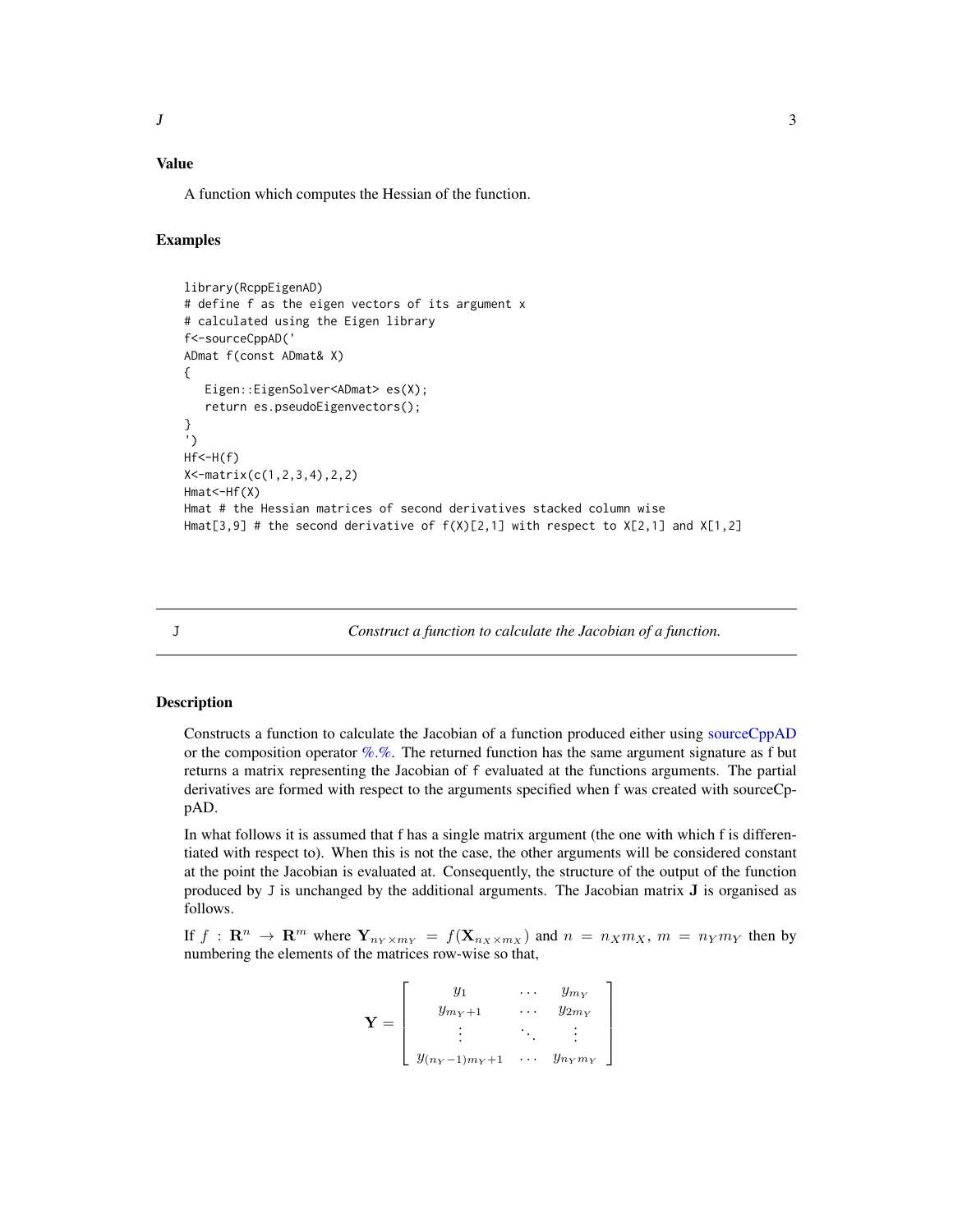<span id="page-3-0"></span>and

$$
\mathbf{X} = \begin{bmatrix} x_1 & \cdots & x_{m_X} \\ x_{m_X+1} & \cdots & x_{2m_X} \\ \vdots & \ddots & \vdots \\ x_{(n_X-1)m_X+1} & \cdots & x_{n_Xm_X} \end{bmatrix}
$$

then the  $m \times n$  Jacobian matrix is given by

$$
\mathbf{J} = \left[ \begin{array}{ccc} \frac{\partial y_1}{\partial x_1} & \cdots & \frac{\partial y_1}{\partial x_n} \\ \vdots & \ddots & \vdots \\ \frac{\partial y_m}{\partial x_1} & \cdots & \frac{\partial y_m}{\partial x_n} \end{array} \right]
$$

#### **Usage**

 $J(f)$ 

#### **Arguments**

 $\mathsf f$ A function created using either sourceCppAD or the composition operator %.%.

#### **Value**

A function which computes the Jacobian of the function

#### **Examples**

```
# define f as the eigen vectors of its argument X
# calculated using the Eigen library
library(RcppEigenAD)
f<-sourceCppAD('
ADmat f(const ADmat& X)
\{Eigen::EigenSolver<ADmat> es(X);
   return es.pseudoEigenvectors();
\mathcal{E}\bar{\mathcal{L}}Jf<-J(f)X < -matrix(c(1, 2, 3, 4), 2, 2)Jmat<-Jf(X)Jmat # the Jacobian matrix of first derivatives
Jmat[2,3] # the derivative of f(X)[1,2] with respect to X[2,1]
```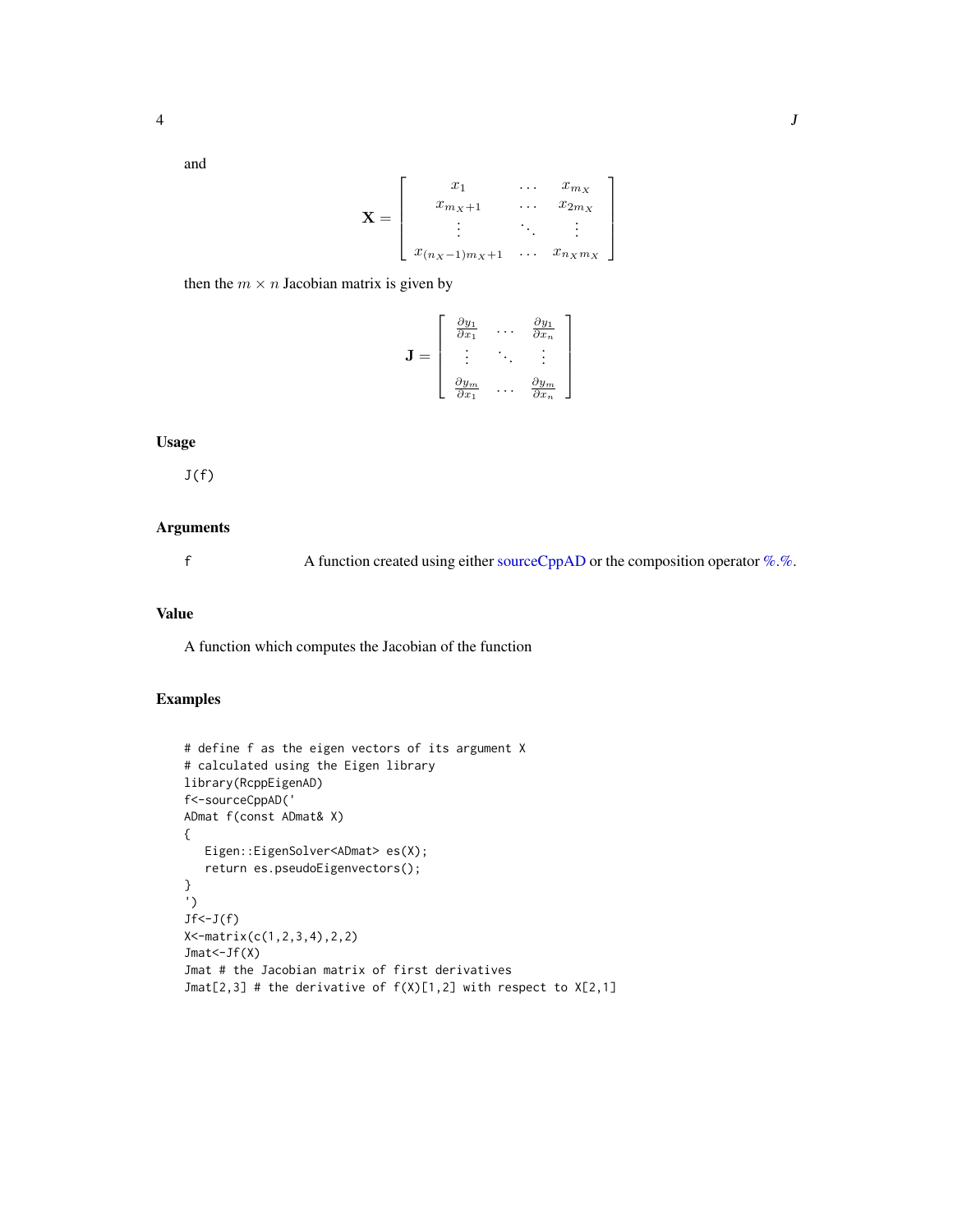#### Description

Constructs an R function that wraps a call to a C++ function and compiles the C++ code used to define the function. The code must define a function having arguments of the type const ADmat& and a return type of ADmat. The ADmat type is a type definition for a dynamically sized matrix from the Eigen linear algebra library. (Guennebaud G, Jacob B and others 2010). The function can employ methods from the Eigen library, such as all of the standard operators from linear algebra, and a wide range of functions for calculating inverses, decompositions and so on. See Guennebaud G, Jacob B and others (2010) for further details.

The returned function can then be used as an argument to  $J$  or  $H$  which provide functions that apply algorithmic differentiation to calculate the Jacobian or Hessian matrices. The functions produced by J or H evaluate the partial derivatives with respect to the elements of the argument located at the position in the functions argument list that is specified by the wrt argument of sourceCppAD.

#### Usage

```
sourceCppAD(code=NULL,file=NULL,wrt=1,output="method")
```
#### Arguments

| code   | A character vector containing the $C++$ code to compile.                                                                                                                                                                                                                                    |
|--------|---------------------------------------------------------------------------------------------------------------------------------------------------------------------------------------------------------------------------------------------------------------------------------------------|
| file   | The filename of a file containing the $C++$ code to compile.                                                                                                                                                                                                                                |
| wrt    | The position of the argument that $J$ and $H$ are differentiated with respect to.                                                                                                                                                                                                           |
| output | Specifies what is generated by source CppAD. If output="method" (the default)<br>then a function which invokes the compiled code is returned. If output="code"<br>then the source code that wraps the users function for use with the algorithmic<br>differentiation libraries is returned. |

#### Value

A function which invokes the compiled code or the c++ code that wraps the users function for use with the algorithmic differentiation libraries.

#### References

Guennebaud G, Jacob B and others (2010). "Eigen v3." http://eigen.tuxfamily.org.

#### Examples

```
library(RcppEigenAD)
# define a function to calculate sin(cos(x)) where x is a matrix
f<-sourceCppAD('
ADmat f(const ADmat& X)
```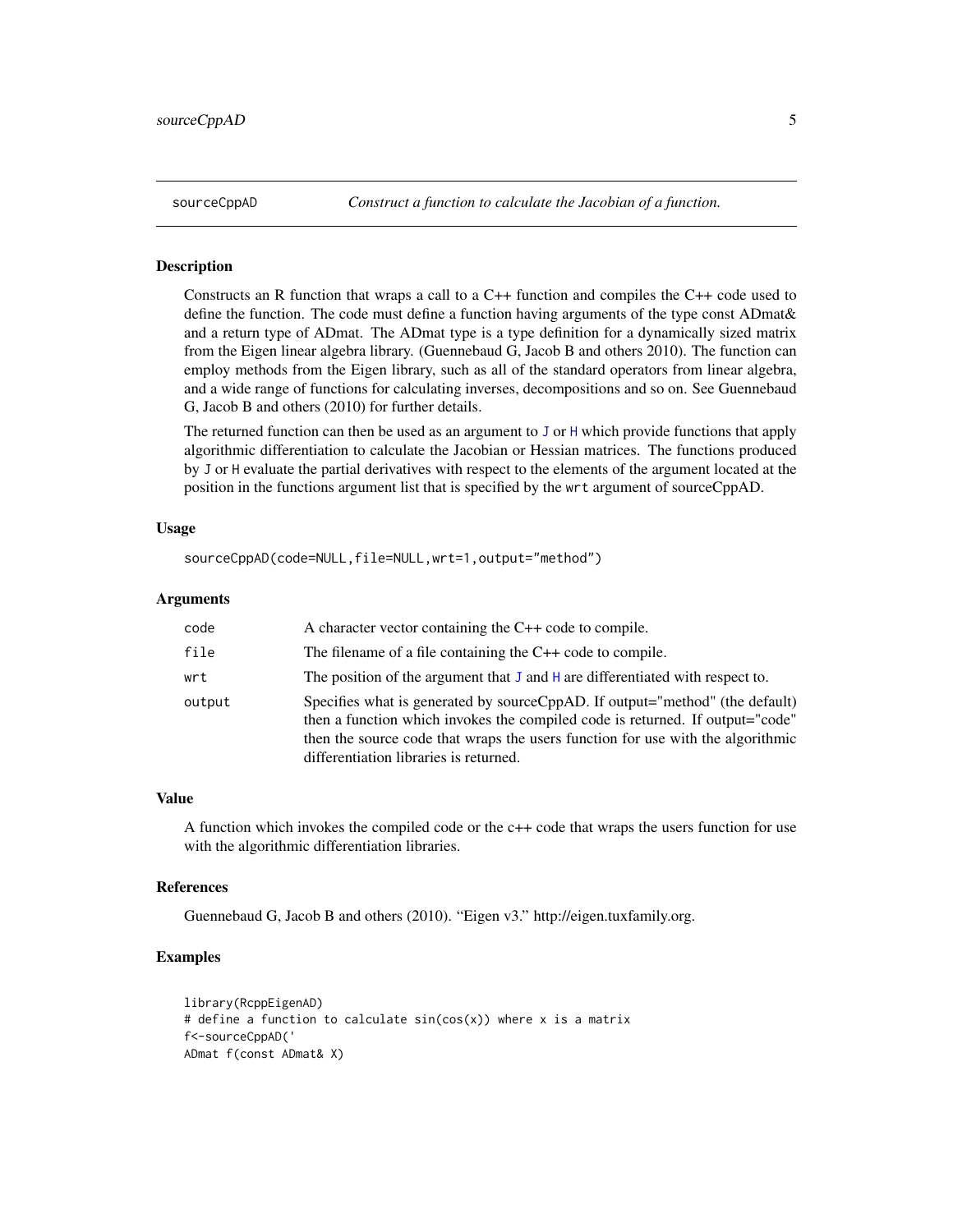```
{
 return X.array().cos().sin();
}
')
x<-matrix(c(1,2,3,4),2,2)
# call it
f(x)
```
<span id="page-5-1"></span>

%.% *Compose two functions created using either [sourceCppAD](#page-4-1) or* %.% *itself*

#### Description

Returns a function with a matrix X as input which computes the value of  $(f \circ g)(x) = f(g(x))$ . Note that the order of the composition is such that g is applied to X first. f is then applied to the result of g. The returned function is compatible with both [J](#page-2-1) and [H,](#page-1-1) and if [J](#page-2-1) and [H](#page-1-1) are applied to a function produced by composition, the resulting Jacobian or Hessian matrices are constructed from the Jacobians and Hessians of f and g using a combinatorical form of Faa di Bruno's formula (Hardy 2006). The functions f and g must both be functions of a single argument. Note that a function of multiple arguments can be Curried into a function with a single argument. The R package functional provides the method [Curry](#page-0-0) which is convenient for this purpose.

#### Usage

f %.% g

#### Arguments

| Function to be composed with g |
|--------------------------------|
| Function to be composed with f |

#### Value

A function which computes the composition f and g

#### References

Hardy M (2006). "Combinatorics of Partial Derivatives." *Electr. J. Comb.*, 13(1). [http://dblp.](http://dblp.uni-trier.de/db/journals/combinatorics/combinatorics13.html#Hardy06) [uni-trier.de/db/journals/combinatorics/combinatorics13.html#Hardy06](http://dblp.uni-trier.de/db/journals/combinatorics/combinatorics13.html#Hardy06).

Ma T (2009). "Higher Chain Formula proved by Combinatorics." *Electr. J. Comb.*, 16.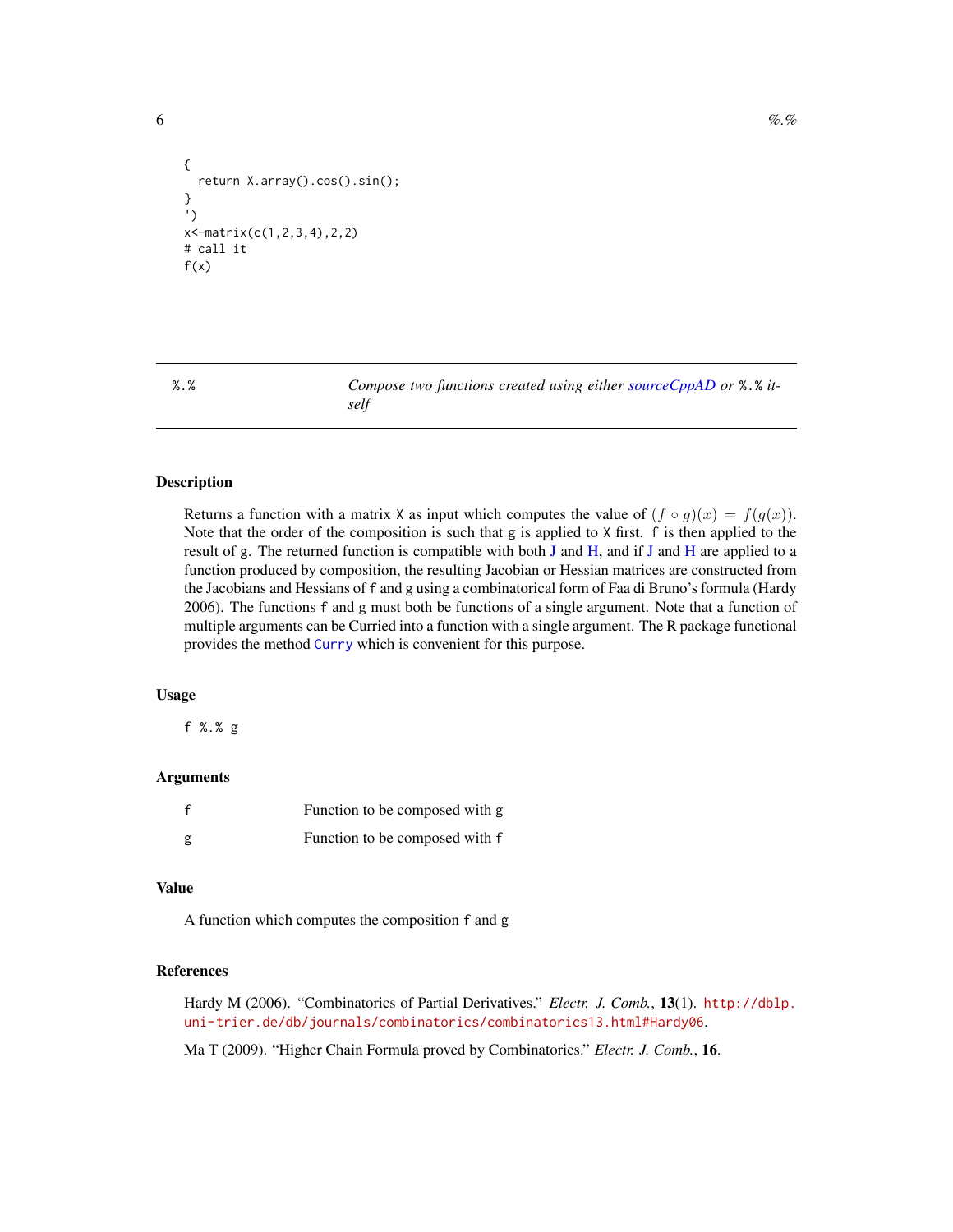## Examples

```
library(RcppEigenAD)
# define a function to calculate the eigen vectors of a matrix
f<-sourceCppAD('
ADmat f(const ADmat& X)
{
  Eigen::EigenSolver<ADmat> es(X);
  return es.pseudoEigenvectors();
}
')
# define function to calculate the inverse of a matrix
g<-sourceCppAD('
ADmat g(const ADmat& X)
{
  return X.inverse();
}
')
# compose f and g to produce a functions to calculate the eigenvectors of the inverse of a matrix
h<-f%.%g # h = f o g
x<-matrix(c(1,2,3,4),2,2)
x<-x%*%t(x) # positive definite matrix
J(h)(x) # Jacobian of h = f o gH(h)(x) # Stacked Hessians of h = f o g# redefine h as a function to directly calculate the eigenvectors of the inverse of a matrix
h<-sourceCppAD('
ADmat h(const ADmat& X)
{
  Eigen::EigenSolver<ADmat> es(X.inverse());
  return es.pseudoEigenvectors();
}
')
# calculate the Jacobian and Hessian of h to compare with previous result
J(h)(x) # Jacobian of h = f o gH(h)(x) # Stacked Hessians of h = f o g
```